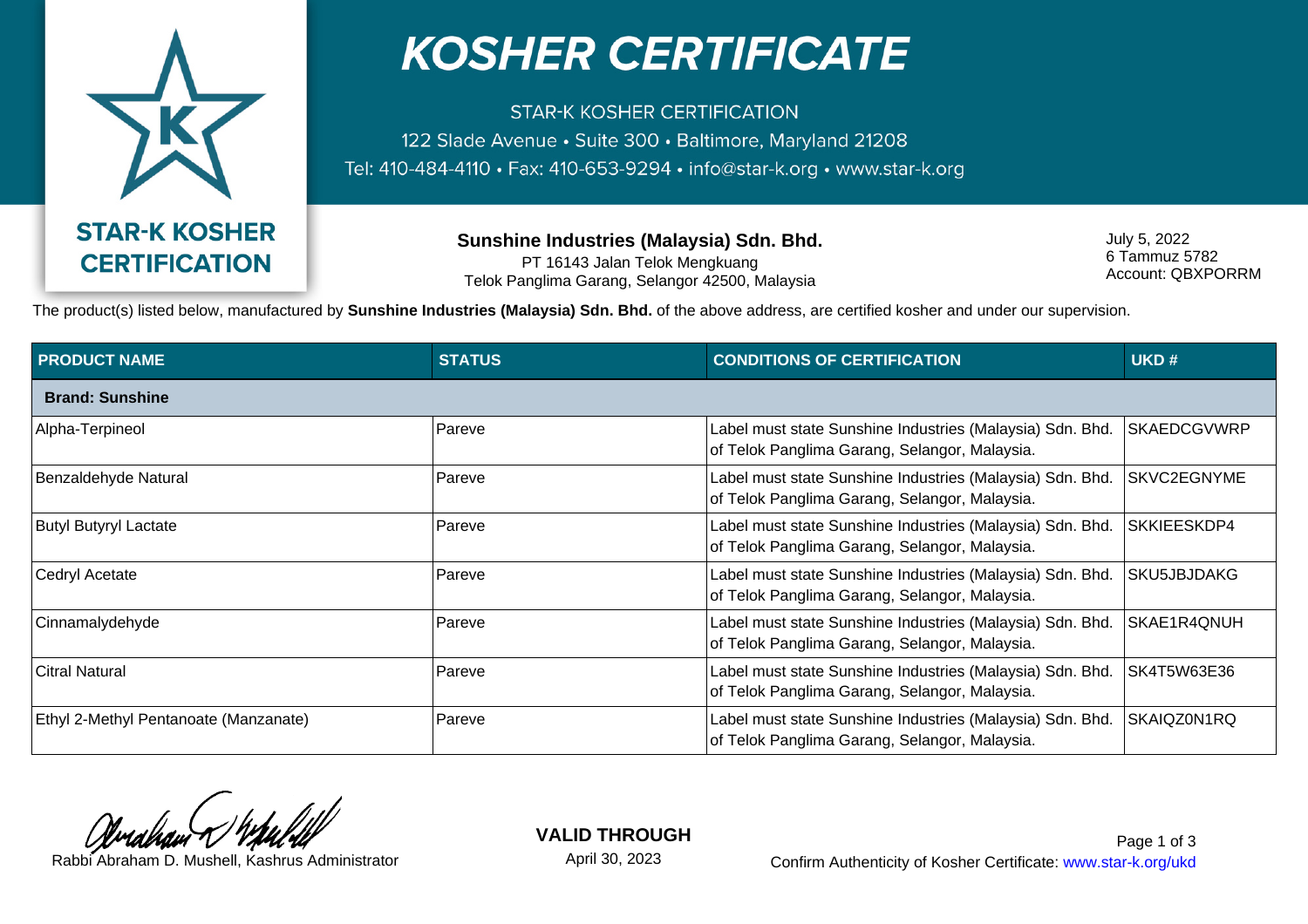

## **KOSHER CERTIFICATE**

**STAR-K KOSHER CERTIFICATION** 122 Slade Avenue · Suite 300 · Baltimore, Maryland 21208 Tel: 410-484-4110 · Fax: 410-653-9294 · info@star-k.org · www.star-k.org

> **Sunshine Industries (Malaysia) Sdn. Bhd.** PT 16143 Jalan Telok Mengkuang Telok Panglima Garang, Selangor 42500, Malaysia

July 5, 2022 6 Tammuz 5782 Account: QBXPORRM

The product(s) listed below, manufactured by **Sunshine Industries (Malaysia) Sdn. Bhd.** of the above address, are certified kosher and under our supervision.

| <b>PRODUCT NAME</b>    | <b>STATUS</b> | <b>CONDITIONS OF CERTIFICATION</b>                                                                         | UKD#               |  |  |
|------------------------|---------------|------------------------------------------------------------------------------------------------------------|--------------------|--|--|
| <b>Brand: Sunshine</b> |               |                                                                                                            |                    |  |  |
| Ethyl 2-Methylbutyrate | Pareve        | Label must state Sunshine Industries (Malaysia) Sdn. Bhd.<br>of Telok Panglima Garang, Selangor, Malaysia. | SKTW7BSR7EM        |  |  |
| <b>Ethyl Butyrate</b>  | Pareve        | Label must state Sunshine Industries (Malaysia) Sdn. Bhd.<br>of Telok Panglima Garang, Selangor, Malaysia. | SK2ZMZ4V3PN        |  |  |
| Galaxolide 50% BB      | Pareve        | Label must state Sunshine Industries (Malaysia) Sdn. Bhd.<br>of Telok Panglima Garang, Selangor, Malaysia. | SKA8JUCG6IW        |  |  |
| Galaxolide 50% DEP     | Pareve        | Label must state Sunshine Industries (Malaysia) Sdn. Bhd.<br>of Telok Panglima Garang, Selangor, Malaysia. | <b>SKNMLK0EQDS</b> |  |  |
| Galaxolide 50% IPM     | Pareve        | Label must state Sunshine Industries (Malaysia) Sdn. Bhd.<br>of Telok Panglima Garang, Selangor, Malaysia. | SK7DVEZIJ8G        |  |  |
| Lemon Oil              | Pareve        | Label must state Sunshine Industries (Malaysia) Sdn. Bhd.<br>of Telok Panglima Garang, Selangor, Malaysia. | SK3JG7WN856        |  |  |
| Lemon Oil TOP GRADE    | Pareve        | Label must state Sunshine Industries (Malaysia) Sdn. Bhd.<br>of Telok Panglima Garang, Selangor, Malaysia. | SK1B6KQTJ4L        |  |  |

**VALID THROUGH**